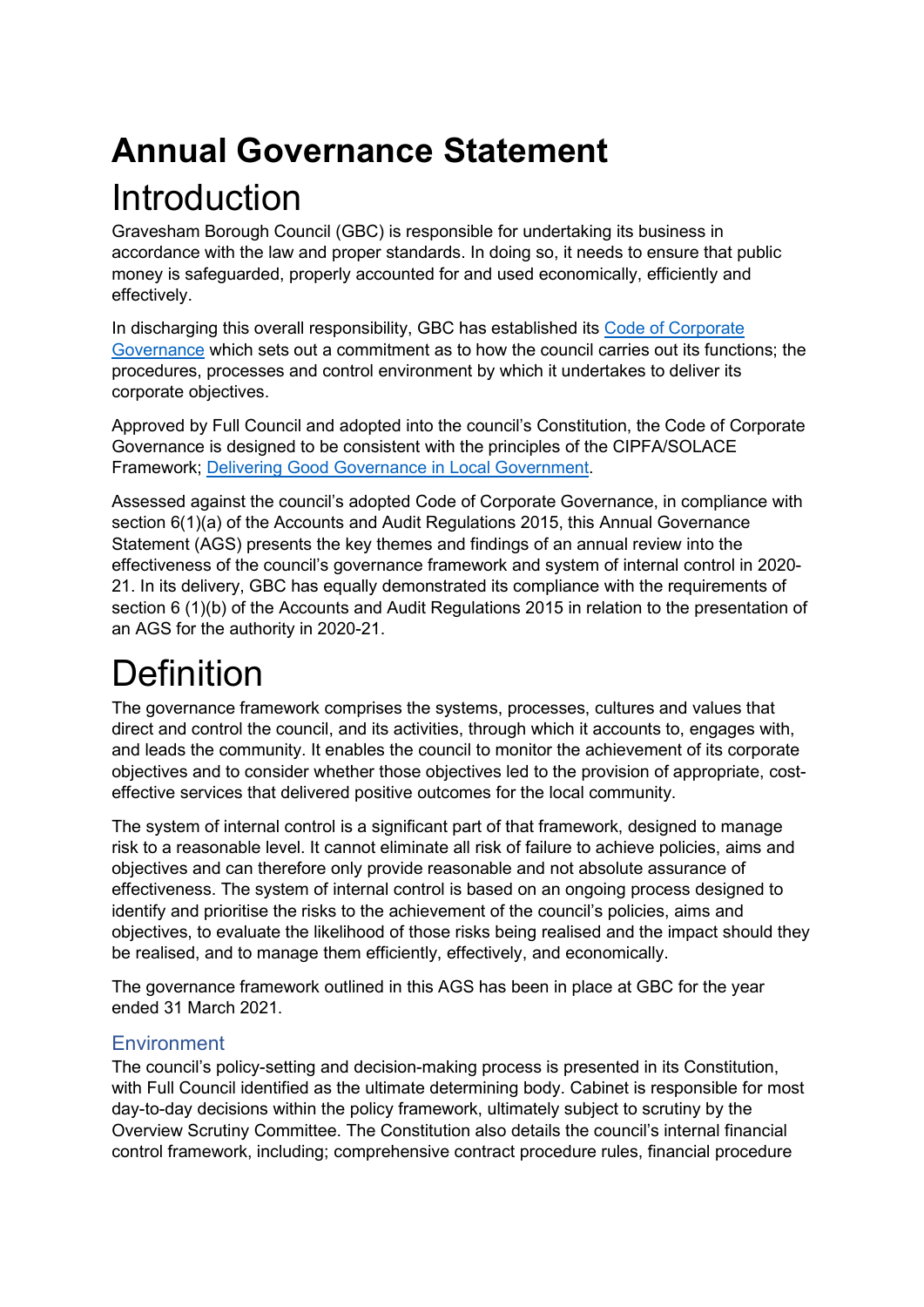rules and the scheme of delegation. Essential to the discharging of the internal control environment are these appointed roles:

- Chief Executive: a full-time appointment and the Head of Paid Service, with overall responsibility for the management and coordination of council employees. The role is required to report to Council as appropriate with regard to the way in which the overall discharge by the council of its different functions is coordinated.
- Section 151 Officer: the s151 officer is the Director (Corporate Services) and the Deputy Section 151 Officer is the Assistant Director (Corporate Services). The Section 151 Officer has completed a specific 'Chief Financial Officer' assurance statement which sets out how the council has complied with CIPFA's [Role of the](https://www.cipfa.org/policy-and-guidance/reports/the-role-of-the-chief-financial-officer-in-local-government)  [Chief Financial Officer in Local Government](https://www.cipfa.org/policy-and-guidance/reports/the-role-of-the-chief-financial-officer-in-local-government) in 2020-21, as well as how it has met its Section 151 obligations.
- Monitoring Officer: ensures the lawfulness and integrity of the council's decisionmaking processes, supports the work of the Standards Committee and the investigation and reporting on issues that embrace all aspects of the authority's governance.

Action: The Constitution is an integral component of the council's governance framework. In order to ensure it remains up to date in regards to legal expectations and accurately reflective of the council's governance structure, completion of the next phase of its scheduled review will form an AGS recommendation for 2021-22, inclusive of key activities such as the implementation of revised Contract Procedure Rules.

# Vision

We have a corporate vision in place for the borough. As a clear statement of the organisation's purpose, to work towards this vision we have established a Corporate Plan 2019-23. Designed on an extensive evidence base including; a community consultation, a community needs study, and the primary manifesto aims of the elected administration, to provide a framework for the council's activities the Corporate Plan has established three clearly defined strategic objectives, each supported by a series of policy commitments:

- People: a proud community; where residents can call a safe, clean borough their home
- Place: a dynamic borough; defined by a vibrant and productive local economy taking advantage of growth in the area, supported by its strong and active community
- Progress: an entrepreneurial authority; commercial in outlook and committed to continuous service improvement, underpinned by a skilled workforce and strong governance environment.

The Corporate Plan was adopted into the our Policy Framework, as defined by the Constitution, by Full Council in October 2019. Departmental business plans are established to translate the corporate objectives into appropriately planned and resourced strategies, projects and interventions; the operational delivery of the Corporate Plan. It is the elected Members of the authority who are ultimately responsible for the delivery of the council's corporate objectives and this is facilitated through the strong communication channels between Members and officers as evident in 2020-21.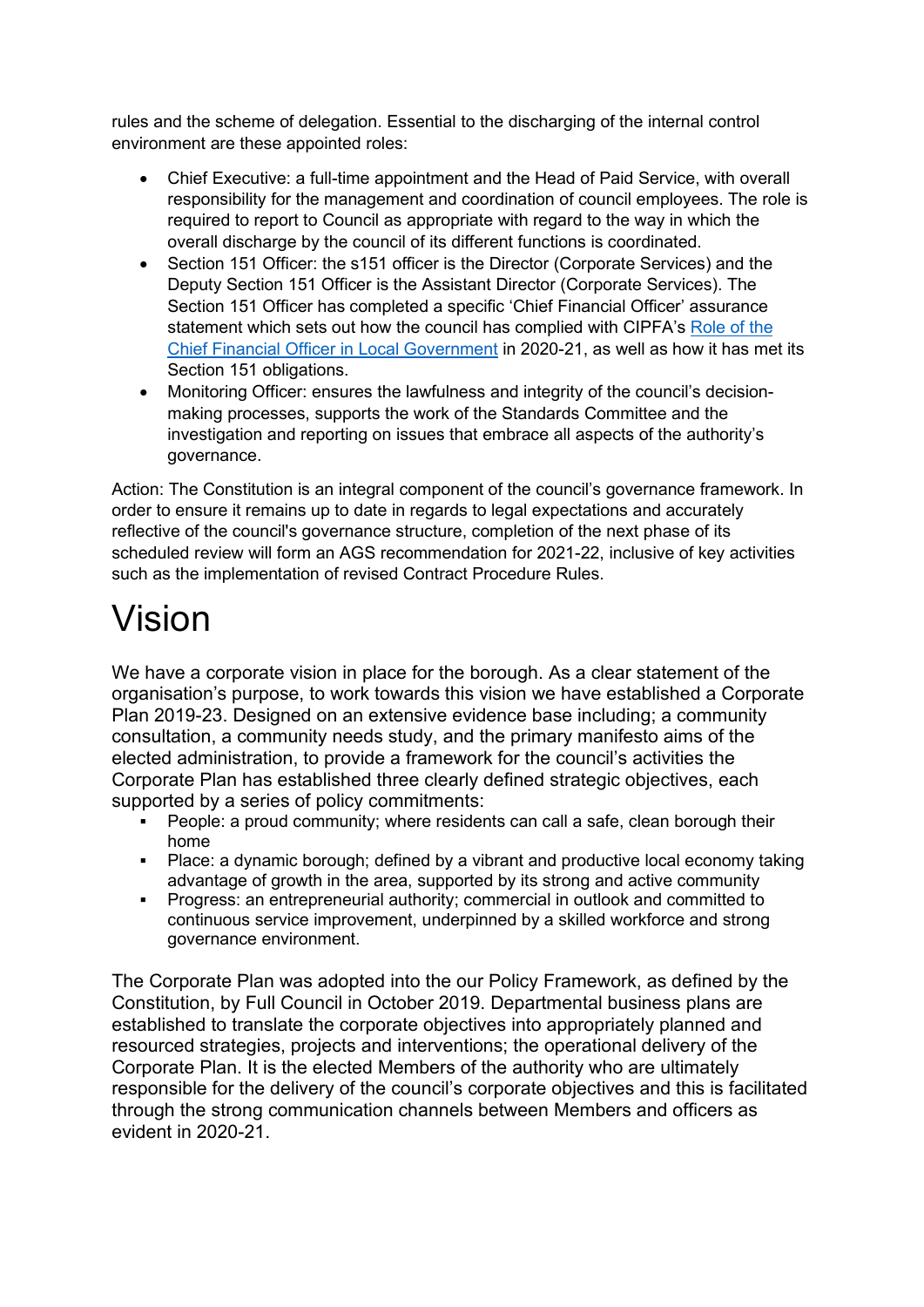## Performance

Our adopted Corporate Plan presented a new Performance Management Framework (PMF), allowing the authority to critically evaluate progress against its stated objectives, provide industry intelligence to drive service transformation and, for residents, it delivers genuine scrutiny in how successful the council is in administering its resources.

Central to the delivery of the PMF is a commitment to a transparent performance monitoring and reporting process at all levels, both in regards to the authority and the personal development of officers, an agenda successfully realised in 2020-21.

Formal qualitative and quantitate performance reporting takes place at different times and to different audiences in order to ensure fully informed policy decision making:

- **Quarterly**: Performance reports of all tiers of indicators to Corporate Management Team (CMT). Subsequently reported to Cabinet and individual Cabinet Committees for consideration and scrutiny, prior to publishing to the council's digital platforms and *Your Borough* magazine.
- **Yearly**: Annual report against all performance indicators, including an outline of relevant achievements directly contributing to the council's corporate objectives. This is supported by individual services' own reports and thematic or project reporting e.g. on passing its motion in June 2019, the council committed to producing a Climate Change Annual Report to review its progress. The first report was presented to Full Council in December 2020.

More broadly, the authority's business planning process specifically links in the activities of the individual departments, and those of individual officers, with the corporate objectives of the council providing a 'golden thread'; an understanding of how the performance of each officer contributes to the council's objectives and, ultimately, the delivery of its vision for the borough.

## Finance

Section 151 of the Local Government Act 1972 requires a council to ensure that one officer has responsibility for the proper administration of its financial affairs. In 2020- 21 this responsibility was held by the Director (Corporate Services), with a Deputy Section 151 officer also appointed - Assistant Director (Corporate Services). The council's financial management arrangements conform to the requirements of CIPFA's guidance on the *Role of the Chief Financial Officer in Local Government.* In terms of its financial controls, we work to the principles and standards within CIPFA's [Financial Management Code.](https://www.cipfa.org/policy-and-guidance/publications/f/financial-management-code) To test and ultimately demonstrate that our processes satisfy the 17 principles established by CIPFA's *Financial Management Code*, a self-assessment was undertaken in 2020-21. It concluded no significant improvements were required, with compliance fully achieved in 15 of the 17 standards.

We have a 10-year Medium-Term Financial Plan in place, which sets out the forecasted budget for the council over the period. This is supported by the Medium Term Financial Strategy (MTFS), which outlines how the authority wants to structure and manage its finances in full consideration of the successful delivery of our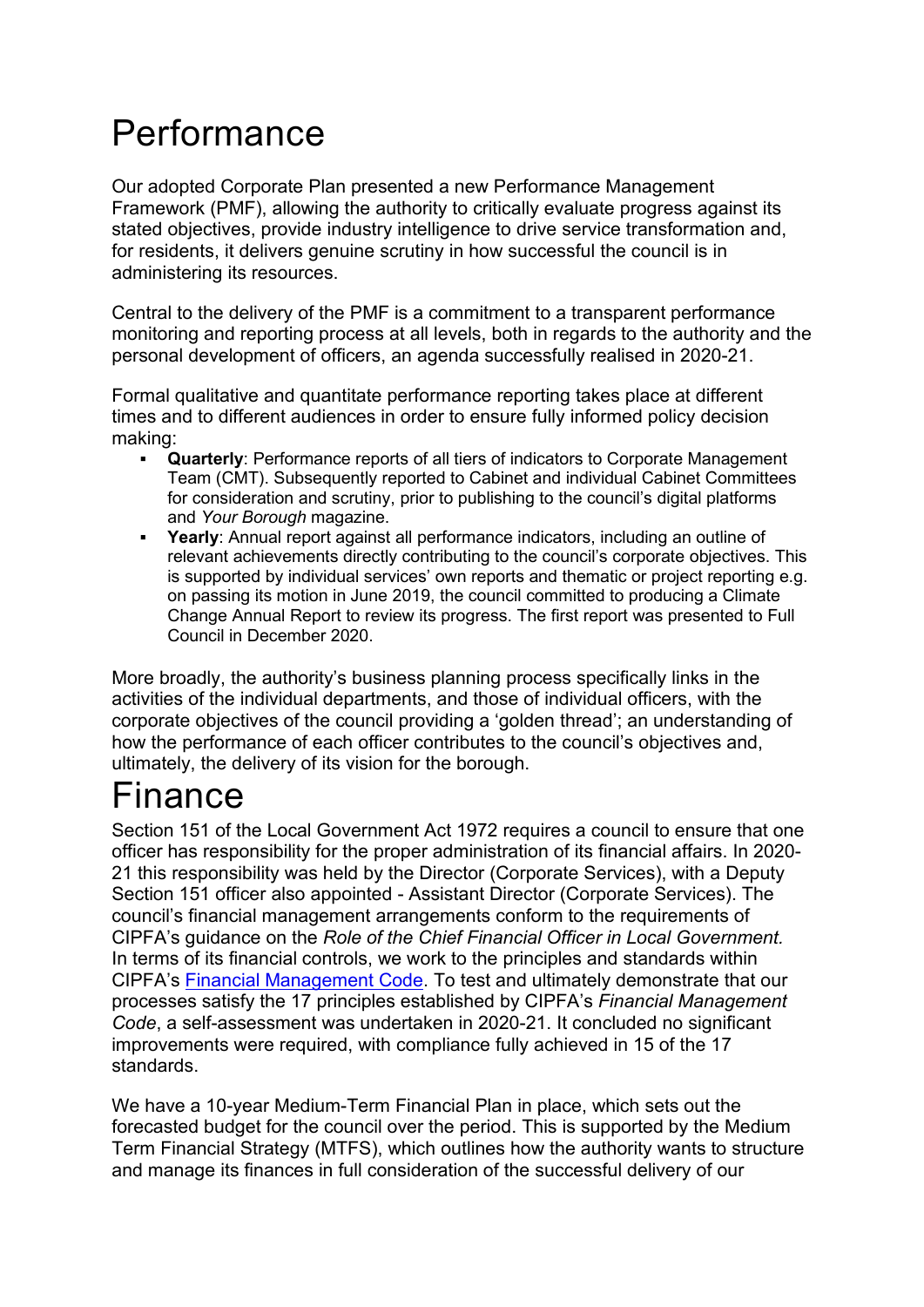corporate objectives. Due to significant external factors (e.g. impact of Covid-19 on public finances) Full Council took the decision in 2020-21 to adopt a new one-year MTFS for 2021-22.

Regular budget monitoring took place in 2020-21 in order to manage our Net Revenue Budget. Regular meetings are held between officers and the Cabinet Portfolio Holders to discuss any specific budget issues and budget monitoring reports were presented to the Finance & Audit Committee and Cabinet on a quarterly basis throughout 2020-21. Directors, Assistant Directors and Service Managers are responsible for the financial management of service areas within the council, which includes the effective monitoring of financial performance against budget.

Throughout 2020-21, the council utilised a number of short-term controls to directly manage its finances in line with the delivery of the adopted corporate objectives

- The [Civic Budget Book](http://www.gravesham.gov.uk/home/about-the-council/budgets-audits-and-accounts/budgets-and-budget-monitoring) sets out the budgetary requirements for the year and is agreed annually before its online publication. Monitoring controls are in place, with quarterly budget monitoring reports presented to Cabinet and Finance and Audit Committee.
- A set of [Financial Statements](http://www.gravesham.gov.uk/home/about-the-council/budgets-audits-and-accounts/statement-of-accounts) are produced for each financial year. The Statement of Accounts summarises the council's financial performance during the year and includes key financial statements.
- The council's [Capital Strategy](https://www.gravesham.gov.uk/__data/assets/pdf_file/0011/240221/Capital-Strategy.pdf) is intended to outline the principles followed by the authority in its approach to capital investment over the long-term. Annually reviewed, the strategy sets out the framework within which the council will plan, procure, prioritise and manage its capital investment and financing decisions in support.
- The council has adopted CIPFA's *[Treasury Management in the Public Services:](https://www.cipfa.org/policy-and-guidance/publications/t/treasury-management-in-the-public-services-code-of-practice-and-crosssectoral-guidance-notes-2017-edition-online)  [Code of Practice 2017](https://www.cipfa.org/policy-and-guidance/publications/t/treasury-management-in-the-public-services-code-of-practice-and-crosssectoral-guidance-notes-2017-edition-online)*, producing an annual [Treasury Management Report](https://democracy.gravesham.gov.uk/ieListDocuments.aspx?CId=110&MId=4481&Ver=4) (including the Annual Investment Strategy Report) and an annual [Treasury Management](https://democracy.gravesham.gov.uk/ieListDocuments.aspx?CId=110&MId=4381&Ver=4)  [Review](https://democracy.gravesham.gov.uk/ieListDocuments.aspx?CId=110&MId=4381&Ver=4) report outlining treasury management activities and performance for the previous year. We also submit regular in-year treasury management monitoring reports to the Finance & Audit Committee.

**Action**: CIPFA's *Financial Management Code* states authorities should be fully compliant with the established 17 core principles by the end of the 2021-22 financial year. In establishing a fully compliant suite of processes, the design and implementation of the remaining required controls within the set timescale therefore forms an AGS recommendation for 2021-22.

# Audit

We have a shared Audit and Counter Fraud service with Medway Council. The purpose of the team is to provide independent, objective assurance, investigation and consulting services to add value and improve the council's operations. In doing so, the team brings a systematic and disciplined approach to evaluating and improving the effectiveness of risk management, internal control and governance processes.

In undertaking its responsibilities, the service operates to the Public Sector Internal [Audit Standards](https://www.cipfa.org/policy-and-guidance/standards/public-sector-internal-audit-standards) and, by appointment, CIPFA's [Role of the Head of Internal Audit in](https://www.cipfa.org/policy-and-guidance/reports/the-role-of-the-head-of-internal-audit)  [Public Service Organisations.](https://www.cipfa.org/policy-and-guidance/reports/the-role-of-the-head-of-internal-audit) In light of Covid-19, a slightly reduced programme of assurance reviews was undertaken by the service in 2020-21, with the team reallocating its resources to support the authority in its evolving governance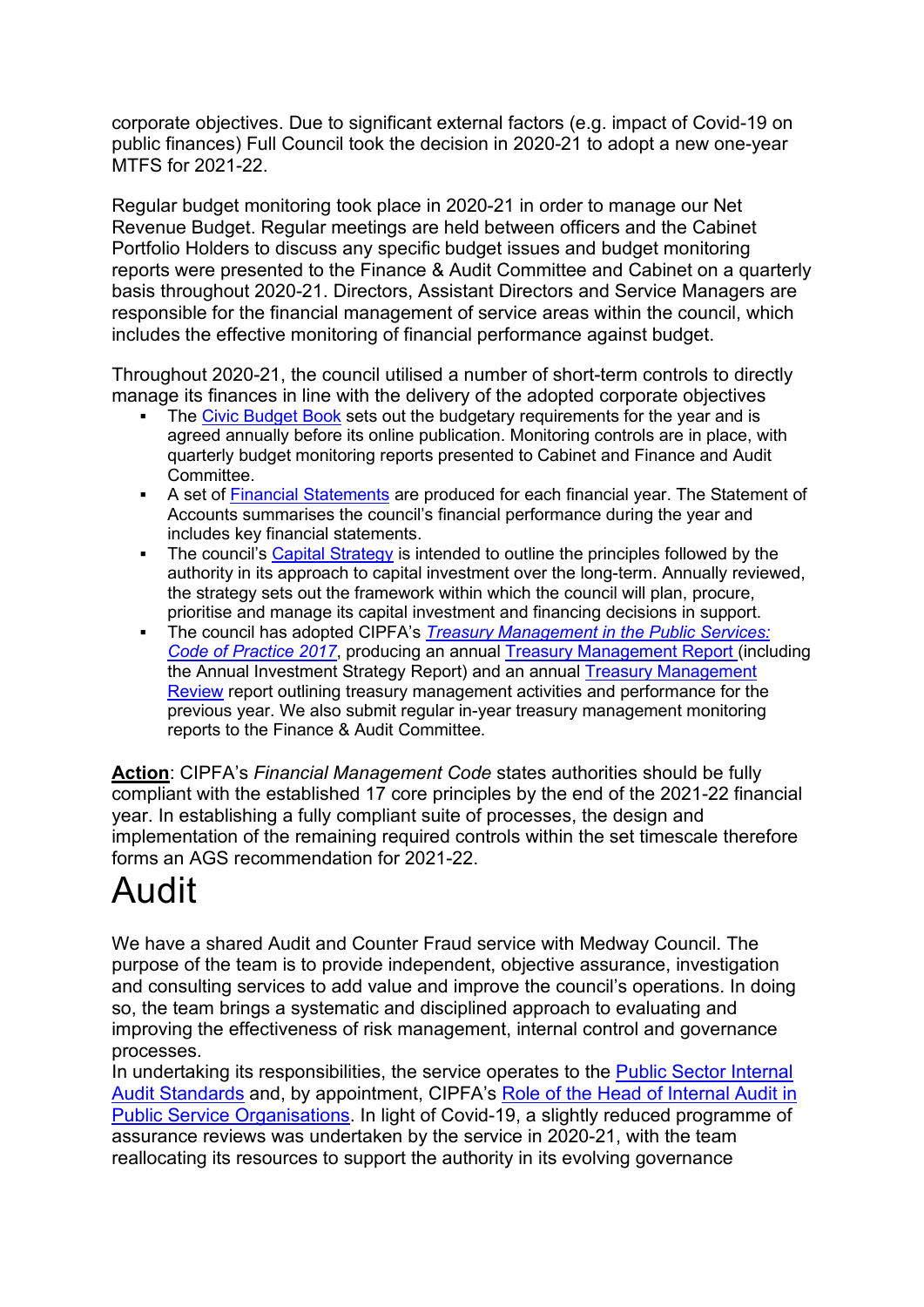environment. Despite this, the Head of Internal Audit was able to provide a full opinion for 2020-21, delivered in full consideration of CIPFA standards.

The responsibilities of the Finance & Audit Committee include the consideration of reports from internal and external audit, and inspection agencies, as well as monitoring the performance of internal audit. During 2020-21, the Finance and Audit Committee received and considered a number of reports from council officers and external bodies, enabling the committee to obtain assurances of the internal control and governance arrangements of the council and to monitor action in addressing any issues identified by these reports.

The council is committed to continuously improving its governance framework. In doing so, the authority works to implement the findings and key recommendations of its external auditors and statutory inspectors where these further strengthen the existing controls and processes that drive the governance environment.

#### Risk

We have a long-established process in place to identify the principal risks that may influence or impact on the delivery of services. The process requires judgements to be made on the likelihood and impact of a potential risk and enables the council to develop and implement appropriate controls to mitigate these risks and reduce their impact.

Monitoring risk is an on-going process and complements all of our council projects and day to day business. Central to the council's approach is an annually reviewed [Risk Management Strategy,](https://www.gravesham.gov.uk/home/about-the-council/policies-strategies-open-data/strategies) which outlines the adopted approach for identifying, evaluating, managing and recording risks to which the authority is exposed.

Against that framework, we prepare an annual [Corporate Risk Register](https://www.gravesham.gov.uk/home/about-the-council/policies-strategies-open-data/registers) following a thorough review of the risks already identified by the council and consideration to the identification of potential new strategic risks, alongside those identified within the business planning process.

*At a Member level the Finance & Audit Committee is responsible for monitoring the effective development and operation of these management arrangements,* including a mid-year review of the Corporate Risk Register*.*

Alongside the listed controls delivered in 2020-21, all committee reports included an appendix that identified the 'implications' of any decisions being recommended through the report, including an assessment of risk.

**Action**: In order to effectively assess service level risk and ensure this is considered within the wider corporate risk framework, a broader programme of risk management training in 2021-22 will form an AGS recommendation. This programme will specifically address those officers outside of the Wider Management Team that have responsibility for designing Service Business Plans.

## **Partnerships**

We are consistently seeking to identify innovative solutions in the design and delivery of its services. This can include consideration of partnership working opportunities with public bodies and local agencies, including identification of shared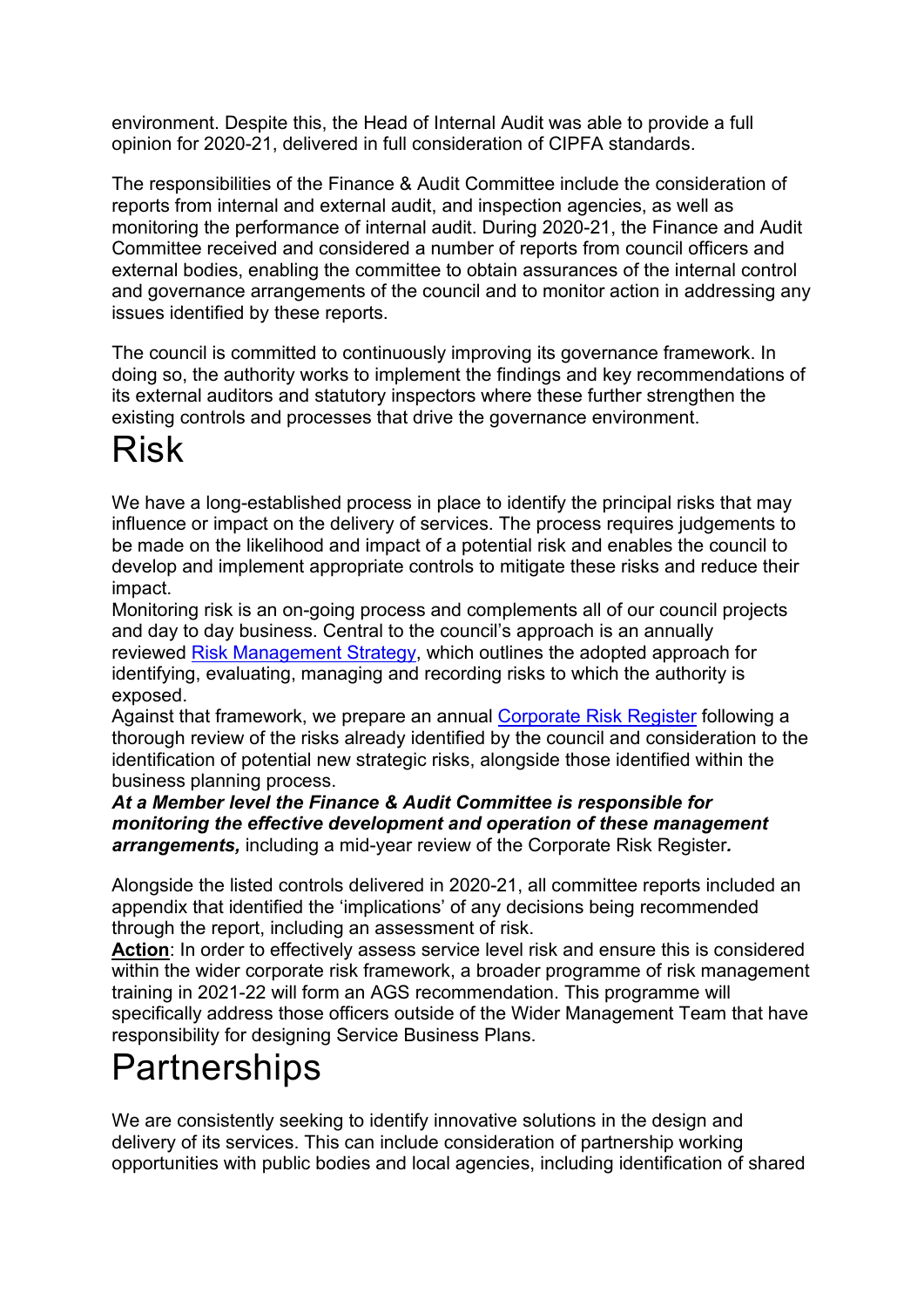service opportunities. These have been fully considered during 2020-21 as they have arisen.

We have a robust Working in Partnership Framework in place, acting as the central point of reference in developing new partnerships, linking the formation of new opportunities to the delivery of our Corporate Plan objectives. The framework was reviewed in 2020-21 to account for the inclusion of a number of key governance controls including; revising the financial threshold for a significant partnership to £50,000 and ensuring the council's revised equalities objectives and climate change commitment form key considerations in the evaluation of any partnership arrangement. The new framework will be presented to Full Council for adoption in 2021-22.

In support of the framework, as in previous years a comprehensive review of the council's [Corporate Register of Partnerships](https://www.gravesham.gov.uk/home/about-the-council/policies-strategies-open-data/registers) was undertaken in 2020-21 to ensure all relevant partnerships are included and demonstrate their continued effectiveness, value for money and alignment to the council's corporate objectives.

Outside of formal established partnerships, we reviewed our support for local community groups and stakeholders in 2021. The Covid-19 pandemic raised awareness of the level of critical support being delivered across Gravesham by the voluntary sector and, following the review, a series of 12-month funded Service Level Agreements were awarded. This new approach to local community groups was endorsed by the Community and Leisure Cabinet Committee.

#### **Transparency**

The government maintains a commitment to increasing transparency across central and local government in order to make data more readily available and enable residents to hold service providers truly to account.

As a publicly funded organisation, GBC is equally committed to openness and accountability. In 2020-21, the council published a series of datasets in line with the Local Government Transparency Code 2015 and other transparency commitments including; senior staff salaries, organisation chart, spending on items over £500, details of new contracts and also the adopted Pay Policy Statement.

A key component of the authority's transparency dataset involves the publication of the council's annual gender pay gap outturn. In 2020-21 the government advised that as a result of the impact presented by the Covid-19 pandemic the Equality and Human Rights Commission had agreed an extension to the exercise, with relevant employers now required to publish 2020-21 data - which uses a snapshot date of 31 March 2020 and 6 April 2020 - by 5 October 2021.

## **Trading**

As part of its plans to diversify its income stream and ultimately address the continued uncertainty surrounding local government funding, in 2019-20 the council established its first Local Authority Trading Company.

The formation of Rosherville Limited, with the authority as sole shareholder, enables the provision of commercial services to local residents and businesses, with profits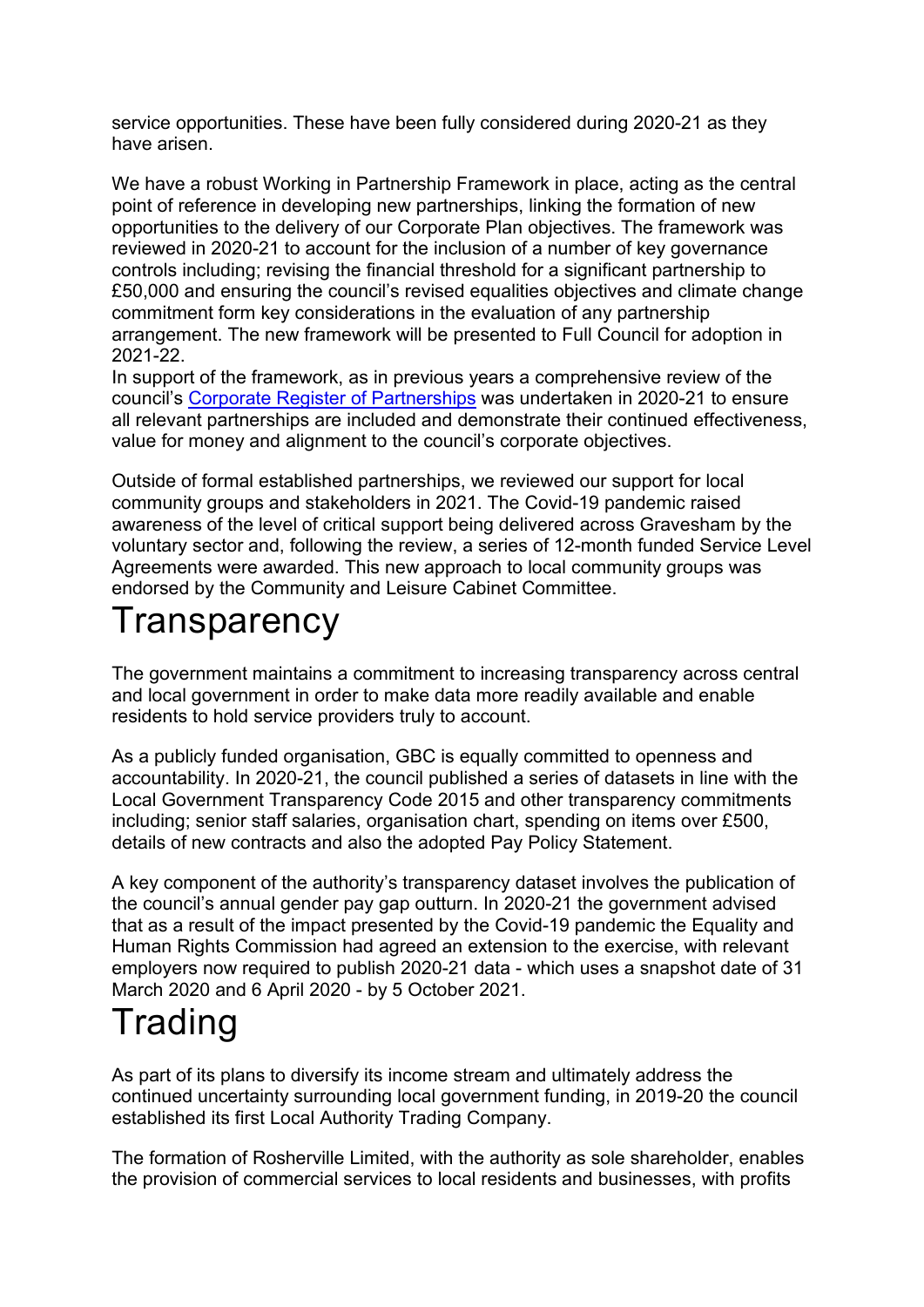helping fund and sustain essential frontline services. In 2020-21, this commercial agenda was further enhanced through the establishment of subsidiaries Rosherville Servicing Limited and Rosherville Property Development Limited.

The companies have been established to operate with a high degree of commercial freedom, which is underpinned by the commitment to the principles and best practice advocated by the Lawyers in Local Government (LLG) guidance note; *The Governance of Council Interests in Companies.*

As such, following its initial establishment Cabinet adopted the company's *Articles of Association* which:

- form the basis of its constitution;
- define the responsibilities of directors;
- outline core business; and
- **EXEDENT** identify how shareholders exert control over the board of directors.

The Articles have been based upon the model Articles Companies (Model Articles) Regulation 2008 with the necessary modifications to reflect accountability to the council, the council's requirements and specifically those matters of business which have been reserved for Shareholder Approval.

In line with these governance controls, Rosherville Limited and its subsidiaries produce an annual business plan. To provide appropriate flexibility and freedoms to trade, it is for the parent company itself to approve the detailed annual Business Plans for established subsidiaries. The business plan for the holding company is approved by the Cabinet each year. On Cabinet's approval, the plan details scheduled activities for the forthcoming year ensuring business is both in line with the council's corporate objectives and, equally, provides appropriate social and financial returns for the authority.

As sole shareholder, there are also clear arrangements in relation to the council which are defined in a formal Shareholders Agreement, providing in detail the governance and approved decision making process.

The Leader of the Council (or nominated representative) acts as the Shareholder's representative to provide a link between the Shareholder and Rosherville Limited. In order to support the Leader in making decisions in relation to Rosherville Limited, other than those reserved for Cabinet, the council has established a Shareholder Group consisting of the Chief Executive, Director of Corporate Services (as the authority's Section 151 Officer) and Deputy Monitoring Officer, as well as other officers as the need arises.

Whilst there are specific decisions which are delegated to Cabinet for determination, other matters can be undertaken by the Leader, in consultation with the Shareholder Group; specific terms of reference have been established for this group.

## Covid-19

The practical impact of the Covid-19 pandemic for the council presented itself in 2020-21, principally via the Coronavirus Act 2020. Despite the extensive resource and practical challenges presented by Covid-19, the council actively made plans, preparations and amendments to policy and processes in advance of societal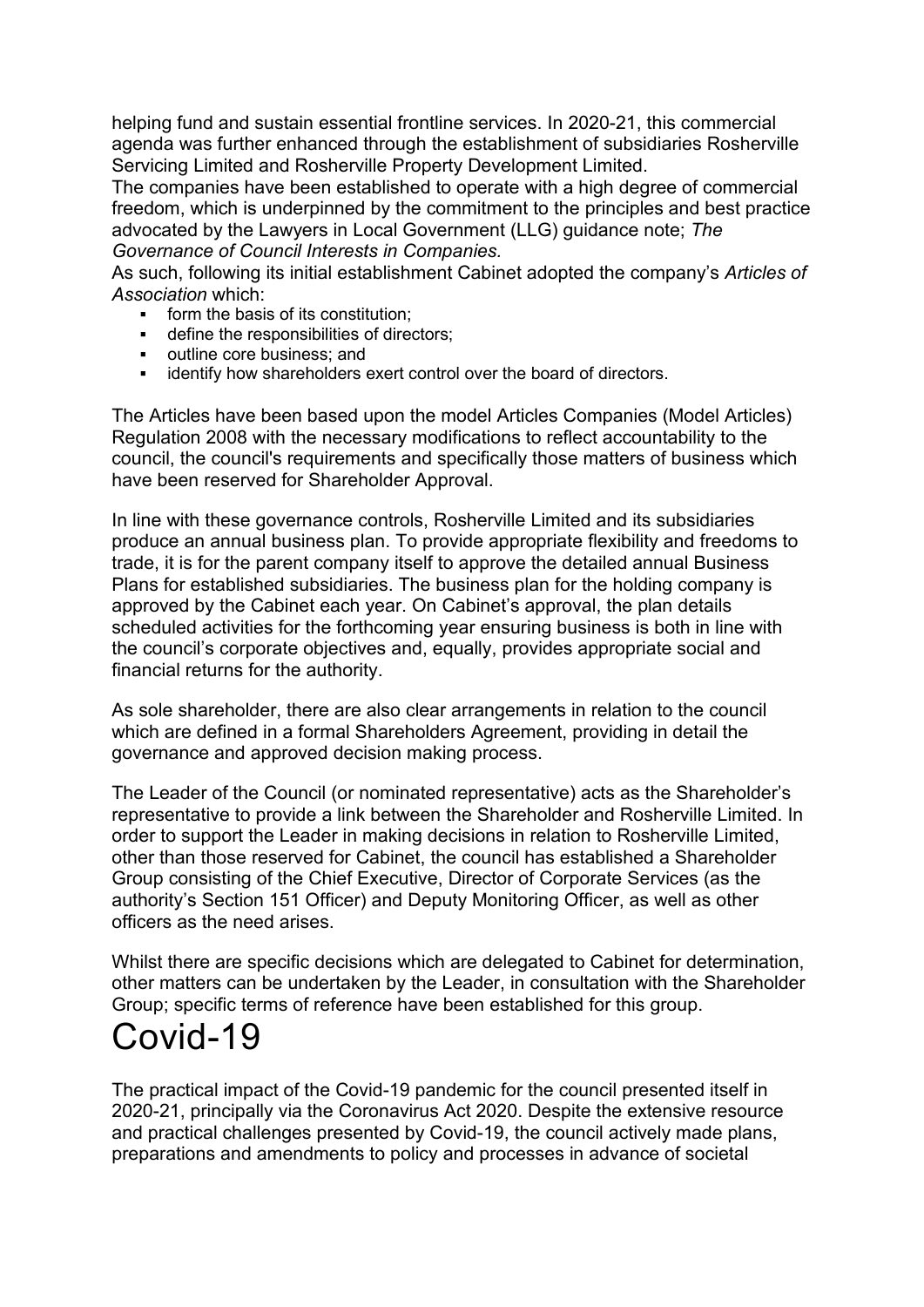restrictions. The following represent only a selection of the responsive governance measures and internal controls:

- **Resilience Group**: a cross-Directorate group of officers was identified to operate as a research source and 'critical friend' to the CMT. Amongst its activities, the group coordinated a series of reviews into the council's critical services, enabling the CMT to respond effectively in identifying the various IT, HR and business requirements that were needed to ensure continued frontline service delivery.
- **Performance indicators**: to accurately monitor the impact of Covid-19 on critical services, a new suite of 40 performance management indicators was established and reported weekly to the CMT in order to enable early insight for potential intervention**.**
- **Internal Audit**: the team undertook to log, identify and test all amendments to internal control mechanisms introduced by the CMT. Through this concentrated approach, these new controls are able to be effectively monitored and reviewed for ongoing use.

**Action**: As a result of the significant impact presented by Covid-19 upon council resources, the business planning process for 2021-22 was postponed. The decision was taken in the knowledge all component materials (e.g. capital budgeting, risk management analysis, performance management)) are accounted for through individual reports to CMT and Cabinet. The reinstatement of a timely and comprehensive business planning programme, specifically run in conjunction with the annual budget setting process, will form an AGS recommendation for 2021-22.

### Review

In compliance with the Accounts and Audit Regulations 2015, the council has responsibility for conducting an annual review of the effectiveness of its governance framework, including the system of internal control. The review is undertaken using the established criteria of the CIPFA/SOLACE Framework; *Delivering Good Governance in Local Government,* as adopted in the council's Code of Corporate Governance. In support of the framework, the following have been considered in the 2020-21 review:

- The continued value and effectiveness of the council's governance framework as defined in the Code of Corporate Governance;
- Reviews carried out by Internal Audit, external auditors and other review bodies that scrutinise the systems of internal control;
- The opinion on the overall adequacy and effectiveness of the overall control environment from the Head of Internal Audit;
- The completion of control questionnaires by the Monitoring Officer, Chief Financial (s151) Officer and the Head of Internal Audit; and

The completion of self-assessment control questionnaires by the Chief Executive, Directors, Assistant Directors, Service Managers and other key managers within the council.

**Conclusion**: In line with the council's statutory responsibilities, the conclusion to the annual review process for the year ended 31 March 2021 is that the arrangements in place are considered to be fit for purpose and in accordance with the council's governance framework, with no significant areas of concern. The key findings of the annual review form the basis of the recommendations made in this 2020-21 AGS to further enhance the council's existing governance and control environment in 2021- 22.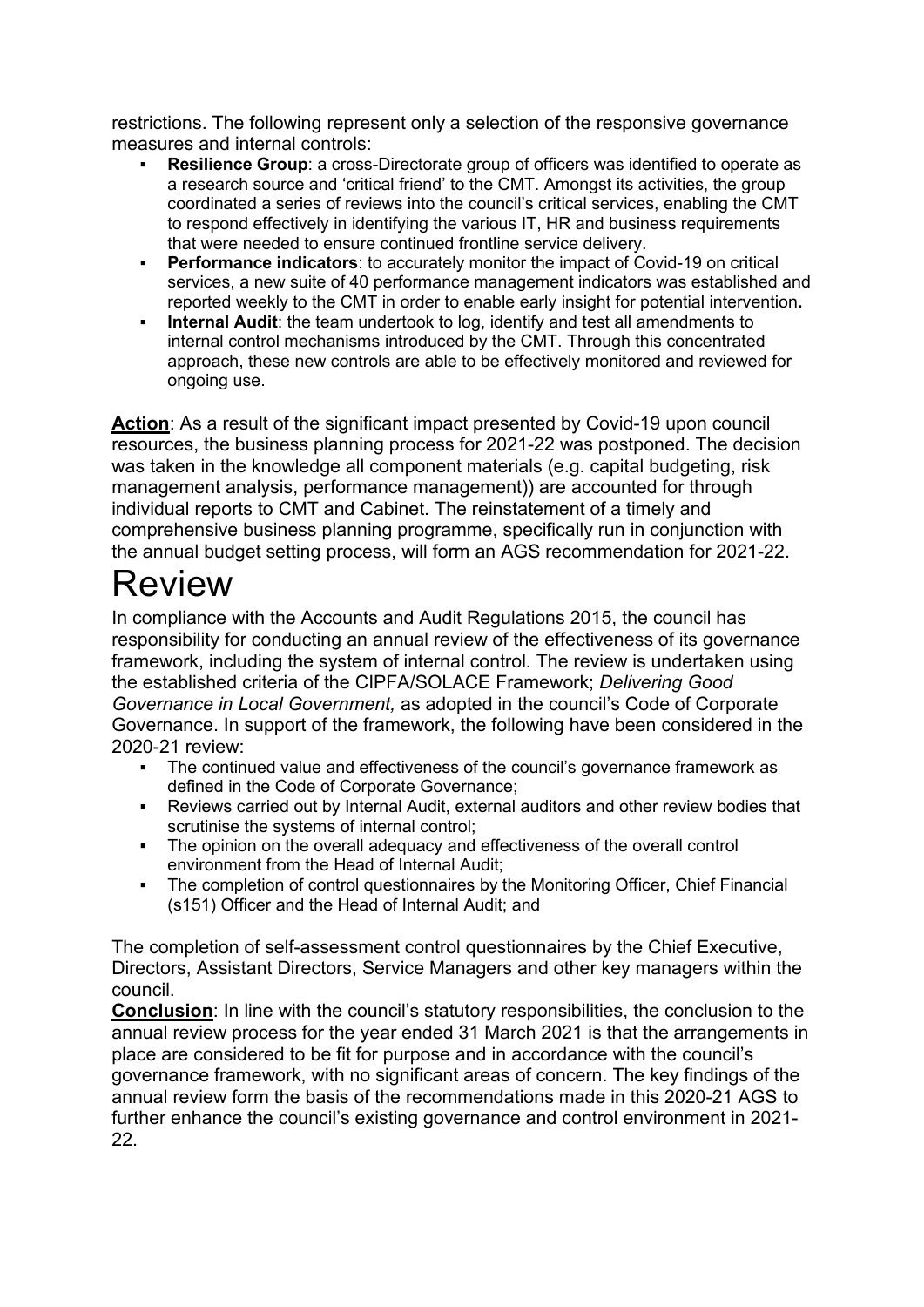Although not presenting any significant governance and internal control issues, the annual review did present opportunities for enhancement of the council's governance environment. In endorsing the 2020-21 AGS, the Finance and Audit Committee agree to the following activities being delivered by March 2022.

| <b>Control</b>                        | <b>Action</b>                                                                                                                                                                                                                                                                                                                                                                                                                                   |          | Objective Corporate Plan                                                                                                                                                                                              |
|---------------------------------------|-------------------------------------------------------------------------------------------------------------------------------------------------------------------------------------------------------------------------------------------------------------------------------------------------------------------------------------------------------------------------------------------------------------------------------------------------|----------|-----------------------------------------------------------------------------------------------------------------------------------------------------------------------------------------------------------------------|
| Constitution                          | The Constitution is an integral<br>component of the council's<br>governance framework. In<br>order to ensure it remains up to<br>date in regards to legal<br>expectations and accurately<br>reflective of the council's<br>governance structure,<br>completion of the next phase of<br>its scheduled review should be<br>undertaken, inclusive of key<br>activities such as the<br>implementation of revised<br><b>Contract Procedure Rules</b> | Progress | <b>Successfully manage</b><br>key business<br>risks: embed a culture<br>of compliance with all<br>policy, constitutional<br>and legislative<br>demands.                                                               |
| Financial<br>Management<br>Code       | <b>CIPFA's Financial</b><br><b>Management Code states</b><br>authorities should be fully<br>compliant with the established<br>17 core principles by the end of<br>the 2021-22 financial year. In<br>establishing a fully compliant<br>suite of processes, the design<br>and implementation of the<br>remaining required controls<br>within the set timescale<br>therefore forms an important<br>commitment for 2021-22.                         | Progress | <b>Sound financial</b><br>management: deliver<br>an environment of<br>responsible financial<br>management through a<br>robust Medium Term<br><b>Financial Strategy and</b><br>consistent budget<br>monitoring regime. |
| <b>Risk</b><br>Management<br>Training | In order to effectively assess<br>service level risk and ensure<br>this is considered within the<br>wider corporate risk<br>framework, a broader<br>programme of risk<br>management training in 2021-<br>22 should be delivered. This<br>programme will specifically<br>address those officers outside<br>of the Wider Management                                                                                                               | Progress | <b>Successfully manage</b><br>key business<br>risks: embed a culture<br>of compliance with all<br>policy, constitutional<br>and legislative<br>demands.                                                               |